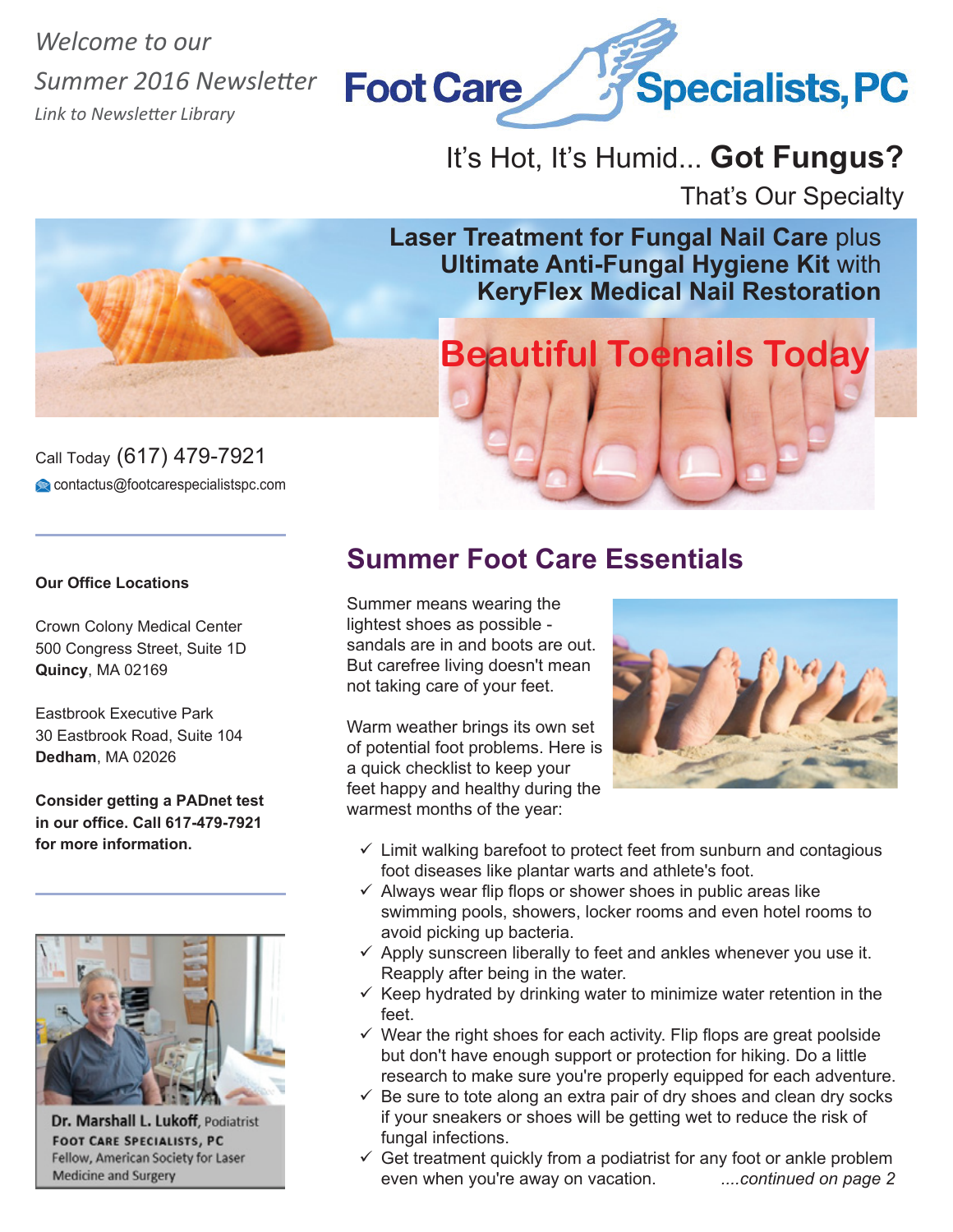

**Make an Appointment Request** online today or call us at **855-FIT-FEET and schedule your appointment today.**

# **Patient Referrals? We love 'em...70% of our patients come to us from a friend's referral.**

**Just go to www.footcarespecialists pc.com and enter their name and email. We'll help them get FIT FEET!**

## **History FootNote**

Soldiers fighting in the trenches of World War I often suffered from trench foot, a painful and dangerous medical condition caused by long exposure to cold, wet and unsanitary environments.

# *....continued from page 1* **Summer Foot Care....**

Tuck a small foot care kit into your luggage, including:

- Flip flops
- Sterile bandages
- Antibiotic cream for injuries
- Emollient-rich foot cream
- Moleskin or blister pads
- Toenail clippers and emery board
- Pumice stone to soften calluses
- Sunscreen

Take care of your feet and enjoy the summer!

#### **Can't walk and exercise as much as you used to? Click on the following treatment icons to see how we can help.**



# **Do You Suffer from Smelly Feet?**

Warm weather can worsen a common but embarrassing personal problem smelly feet.

Medically called bromodosis, smelly feet are mostly caused by sweating. There are more sweat glands in our feet than any other place in our bodies! Most sweat glands keep the skin moist and supple and regulate temperature when exercising or in hot weather.



Sweat glands in the feet work differently. They are on the job secreting sweat all the time. Bacteria break down the sweat as soon as it comes from the pores, creating a cheesy smell.

#### **What Causes Feet that Smell?**

The main causes of smelly feet are poor personal hygiene and wearing the same shoes every day. Sweat can soak into the material of the shoes and can cause odor if they are worn before drying out completely.

Hormonal changes can cause feet to sweat more, so teenagers and pregnant women may have sweaty and smelly feet.

 *....continued on page 3*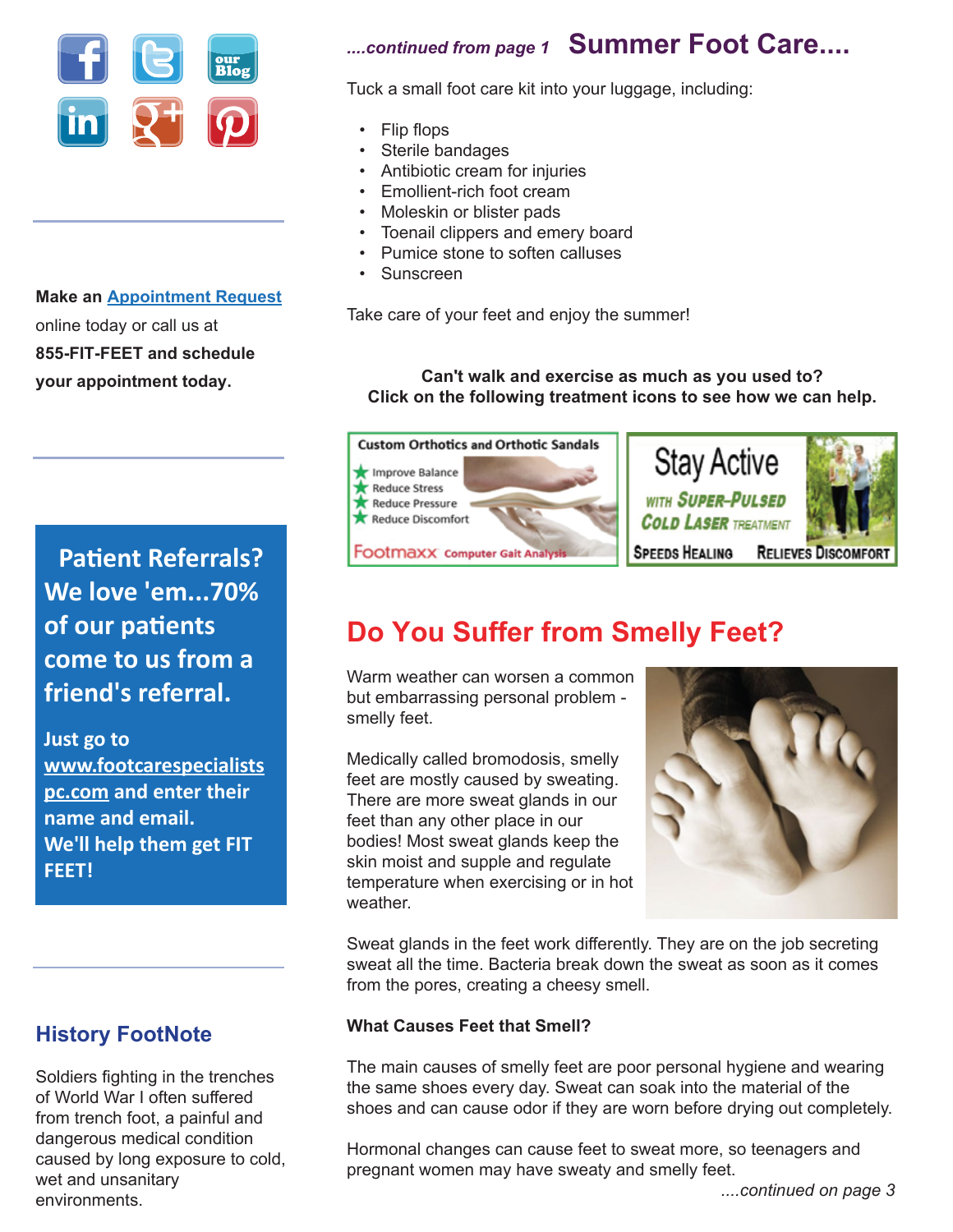## **Celebrity Foot Focus**

Model Hailey Baldwin broke her foot at the Met Gala 2016 in New York City - exactly one year after she broke the same foot at the Met Gala 2015!

## **Joke of the month**



**What did one flag say to the other flag?**

Nothing, it just waved!

## **Trivia**

#### *What is the birthstone for July?*

- A. Pearl
- B. Peridot
- C. Emerald
- D. Ruby
- E. Sapphire

#### **Answer: D**



# *....continued from page 2* **Do You Suffer from....**

Some individuals suffer from a condition called hyperhidrosis where they sweat more than usual in the underarm area or the palms and soles of the feet.

## **Smelly Feet Can Be Prevented**

For most people, preventing smelly feet is easy. Be sure to wash your feet every day with antibacterial soap and dry carefully, especially between the toes. Then alternate your shoes so you wear dry shoes each day. Wear clean cotton or wool socks each day too, as these wick moisture away from the feet.

Here are some home remedies to try if your feet remain unusually sweaty:

- Apply spray antiperspirant to the feet every night.
- After washing and drying your feet, use a cotton ball to apply a small amount of rubbing alcohol between your toes.
- Add over-the-counter medicated insoles to your shoes.
- Choose shoes made of breathable material like canvas or leather. Wear open-toed sandals that keep feet ventilated.
- Scrub your feet with a pumice stone every time you bathe to remove excess dead skin.
- Wash your socks inside-out to remove more dead skin cells.

Athlete's foot can also cause foot odor. Please see us for effective, long-lasting treatment of this foot fungus.

**Too embarrassed by unsightly toenails to wear summer sandals? Click on the following treatment icon to see how we can help.** 



## **Recipe of the Month Watermelon Salad with Feta and Basil**

Here's a great summer salad that's delicious, healthy, and easy to prepare!

## **Ingredients**

• 1 small seedless watermelon (or 1/4 of a large one)